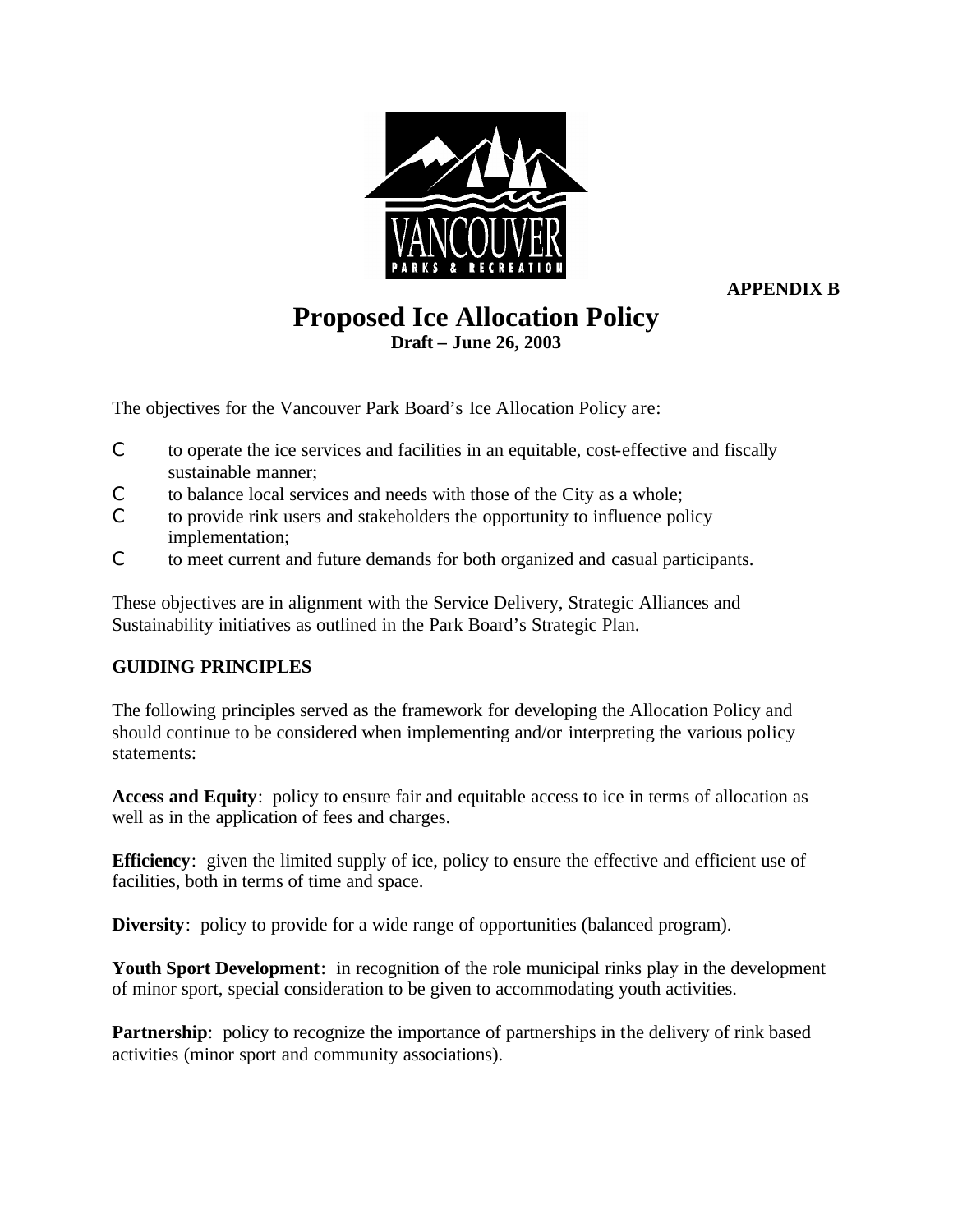**Financial Sustainability**: fee and charges structure must be within the financial limitations of the Park Board.

It is recognized that resident and user group ice "needs" and/or "demands" may change over time, thus the Ice Allocation Policy requires periodic review and updating. It is recommended that Ice Allocation Committees be involved in this process.

### **ICE ALLOCATION COMMITTEES**

Two ice allocation committees consisting of management staff, recreation programmers, community association representatives and a cross section of rink user groups are to implement the Park Board's ice allocation policies:

| West: | Kerrisdale, Kitsilano, Riley and Sunset                              |
|-------|----------------------------------------------------------------------|
| East: | Killarney and Trout Lake (possibly Britannia, Agrodome and West End) |

The ice allocation committees operate under a consensus model with membership, composition, organizational structure outlined in a terms of reference.

# **PRIORITY FOR ICE ALLOCATION**

The priority for ice allocation is:

| <b>First Priority</b>  | <b>Public Skating and Programs</b>      |
|------------------------|-----------------------------------------|
| <b>Second Priority</b> | Minor Sport/Children and Youth Programs |
| <b>Third Priority</b>  | <b>Adult Sport Groups</b>               |
| <b>Fourth Priority</b> | <b>Commercial Groups</b>                |

Allocated ice can only be used for intended purpose – i.e., ice allocated for minor hockey can only be used for minor hockey games or practices.

Definitions:

Public Skating and Programs

Public programs are either drop-in skate programs (parent & tot, family, adult drop-in hockey) or learn to skate programs which are open to the public or targeted group. These programs can be offered by either the Park Board or a Community Association.

Minor Sport/Children and Youth Programs

Children and youth programming includes minor sport activities and school programs organized primarily for children residing in Vancouver. User groups must have 80% of membership under 19 years of age to qualify as a youth group. In addition, participation in the group or association must be open to the general population.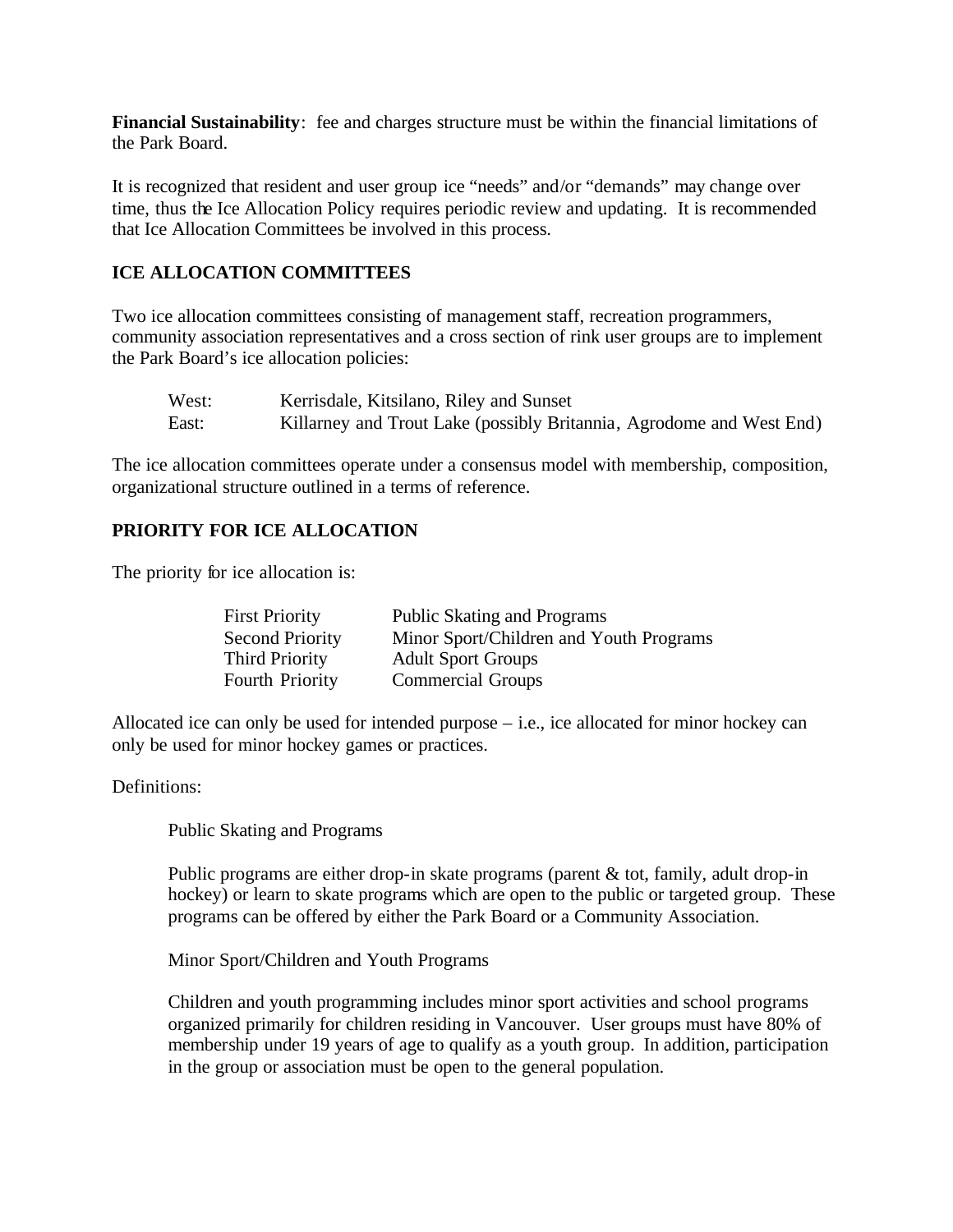Adult Sport Groups

Adult sport groups are groups with members over the age of 18 years or groups which participate in adult sport leagues.

Commercial Groups

Rental groups which operate on a for-profit basis.

# **ICE ALLOCATION ENTITLEMENTS**

Ice entitlements are formulas used to allocate the ice time required to meet the basic requirements for an activity. Entitlements are expressed through a ratio of ice time per team or number of skaters and differ based on a sport's activity requirements and caliber/level of play.

| Sport                                                                                                                 | Allocation                                                                                                                                                                                                                  | Definition                                                                                        |
|-----------------------------------------------------------------------------------------------------------------------|-----------------------------------------------------------------------------------------------------------------------------------------------------------------------------------------------------------------------------|---------------------------------------------------------------------------------------------------|
| Minor Hockey                                                                                                          |                                                                                                                                                                                                                             |                                                                                                   |
| Hockey 1 to 4<br>Atom<br>Pee Wee<br><b>Bantam to Juvenile</b><br>Rep - Atom/Pee Wee<br>$Rep - Bantam$<br>Rep - Midget | 1.00 hour per week per team<br>1.75 hours per week per team<br>2.25 hours per week per team<br>2.75 hours per week per team<br>2.50 hours per week per team<br>2.75 hours per week per team<br>2.75 hours per week per team | Team defined as 14<br>players as registered<br>with Pacific Coast<br>Minor Hockey<br>Association. |
| <b>Figure Skating</b>                                                                                                 | 1.00 hour per week per 14 skaters                                                                                                                                                                                           | Skaters registered with<br><b>Skate Canada</b>                                                    |
| Ringette                                                                                                              |                                                                                                                                                                                                                             |                                                                                                   |
| <b>Bunnies</b><br>Novice to Petit<br>Tween to Open                                                                    | 1.00 hour per week per team<br>1.25 hours per week per team<br>1.625 hours per week per team                                                                                                                                | Team defined as 11 to<br>14 players as registered<br>with Ringette BC.                            |
| <b>Speed Skating</b>                                                                                                  | 1.00 hour per week per 14 skaters                                                                                                                                                                                           | Skaters registered with<br><b>Sport Governing</b><br>Organization                                 |
| Women's Hockey                                                                                                        | 0.75 hours per week per team for<br>adult groups                                                                                                                                                                            | Girls Hockey - Teams<br>defined as 14 players as                                                  |
| Girls Hockey                                                                                                          | Same allocation ratios as per minor<br>hockey divisions                                                                                                                                                                     | registered with Pacific<br><b>Coast Minor Hockey</b><br>Association                               |

#### **ICE ENTITLEMENTS BY SPORT**

Note: 1. Allocations to include all ice cleans required during block booking of ice time.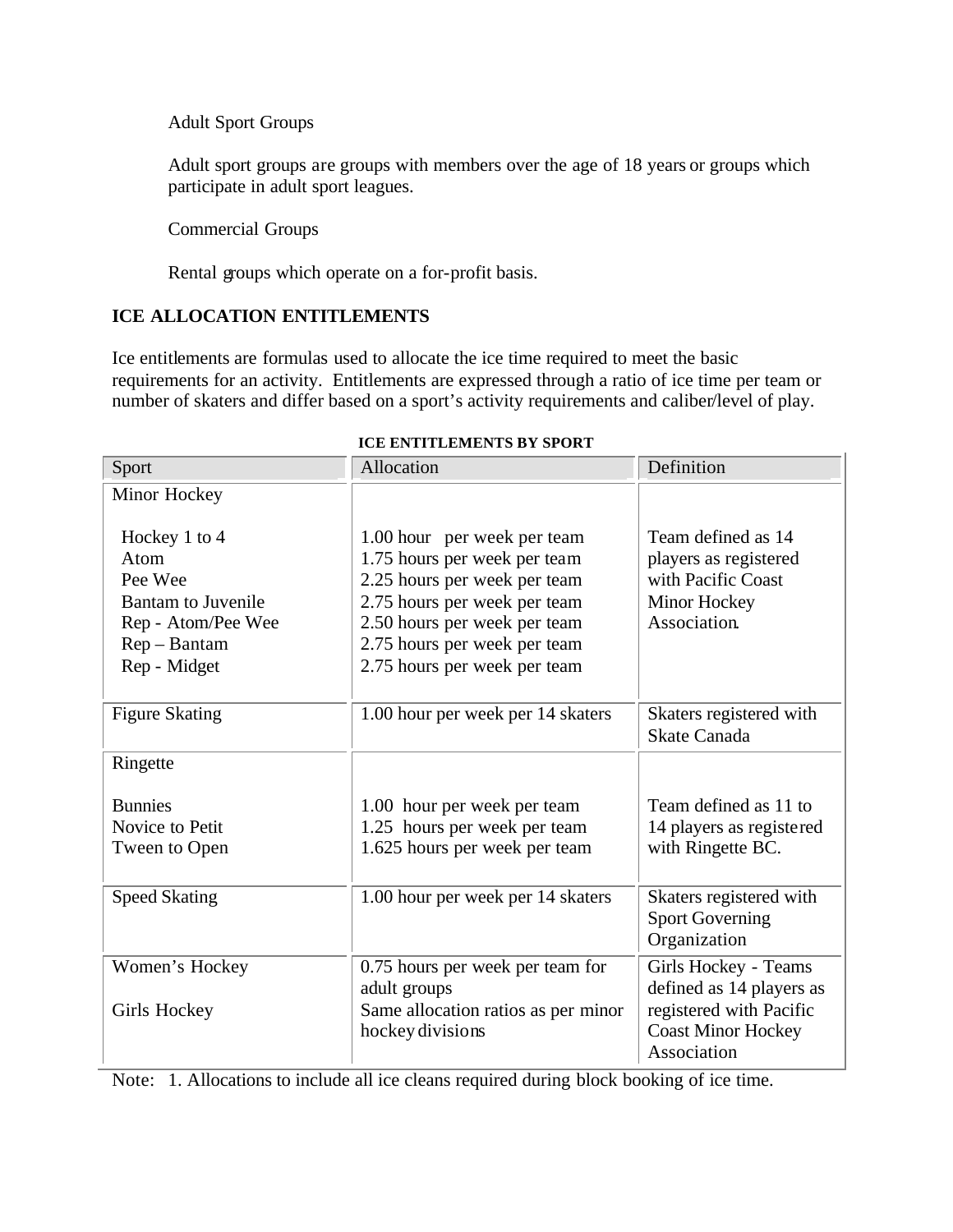2. Entitlements will be based on team/skater registration for applicable session of play – i.e., fall/winter (participate between September to March) or spring/summer (participate between April and August).

Ice time entitlements to groups which are eligible for subsidized ice time will include ice time at Park Board facilities as well as ice time at Britannia and Agrodome rinks (at subsidized rates).

### Prime and Non Prime Allocation

To ensure a fair and equitable distribution of ice times, a proportion of a group's entitlement will be at non prime time (10% at minimum).

Allocations beyond a sport's entitlement will be at non prime time.

Programs for younger children to receive priority over older youth and adults when allocating weekday early evening ice time.

Groups may be allocated additional time beyond the entitlement at non prime time if this time is available.

Groups are responsible for the distribution of ice time to teams or members.

### **PROCESSING OF ICE ALLOCATIONS**

Deadlines for Application

Fall/Winter Session:

Applications for fall/winter ice must be received by June  $1<sup>st</sup>$  of the current year; the committee will allocate fall/winter ice by July  $1<sup>st</sup>$  of the current year.

Spring/Summer Session:

Applications for spring/summer ice must be received by January  $15<sup>th</sup>$  of the current year; the committee will allocate spring/summer ice by February 15th of the current year.

Applications received after these deadlines will be processed on a first-come first served basis. These applications will only be considered after those applications received prior to the deadline have been allocated ice time as per their entitlement.

#### Processing Priority

The priority for processing ice time requests is:

1<sup>st</sup> Renewal: existing user requests are reviewed and approved annually based on the ice entitlement - allocation policy.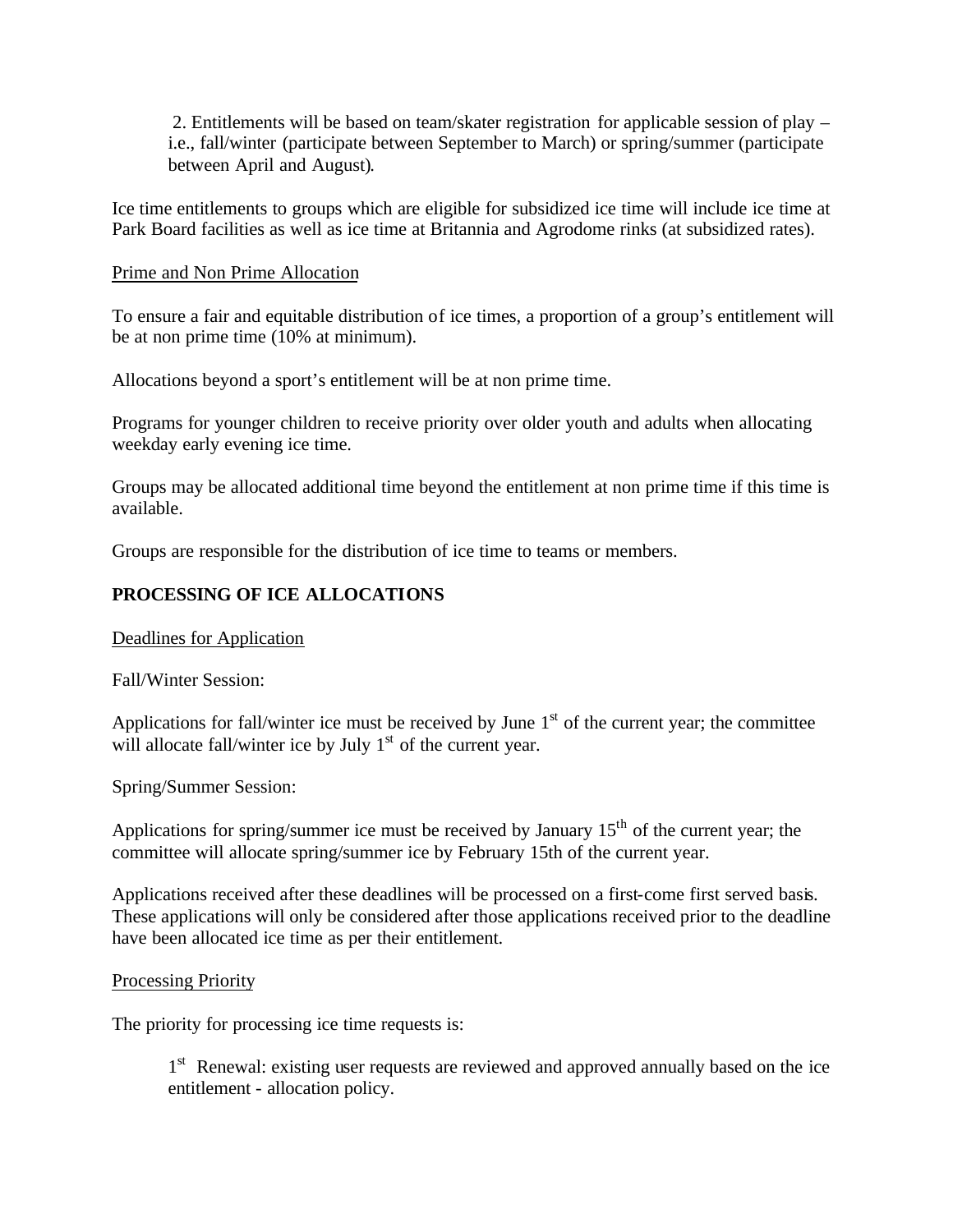2<sup>nd</sup> Increased Ice: existing users request for increased ice time will be considered only if ice is available and demand can be demonstrated.

3<sup>rd</sup> New: Requests only considered if ice is available and demand can be demonstrated.

### Tournaments and Special Events

Ice allocation committees are to advise the Park Board with regard to the scheduling of tournaments and special events. The review will focus on the impact the event will have on existing ice users as well as the event's financial impact on rink operations.

### Cancellations and Refunds

Rental groups are required to give two weeks notice in order to receive a refund. No groups are permitted to sublease their ice time (violates insurance coverage) and unused ice reverts back to the Park Board.

The Vancouver Park Board reserves the right to cancel programs of user groups for special citywide events and/or building maintenance. When this occurs, the Board will attempt to provide alternate accommodation. In all cases substantial notice should be given to Community Associations and to field staff.

# **ALLOCATION OF FREE ICE TIME**

The allocation of free ice time is granted under the following criteria:

- economic need;
- community benefit;
- fund-raising opportunities.

The granting of free ice is subject to the District Recreation Manager's approval.

# **SPRING/SUMMER ICE ALLOCATION**

Priority for ice allocation during the spring/summer months will follow the fall/winter criteria although priority will be given to accommodating city-wide rather than local users needs.

The Park Board will annually conduct a cost/benefit analysis for the provision of ice facilities during the spring-summer months. The number of ice surfaces provided will reflect demand, revenue generation and cost of operation during this period.

# **ANTI VIOLENCE POLICY**

All minor sport user groups of Park Board facilities are encouraged to adopt an anti violence policy as per Sport BC's Sportsafe program.